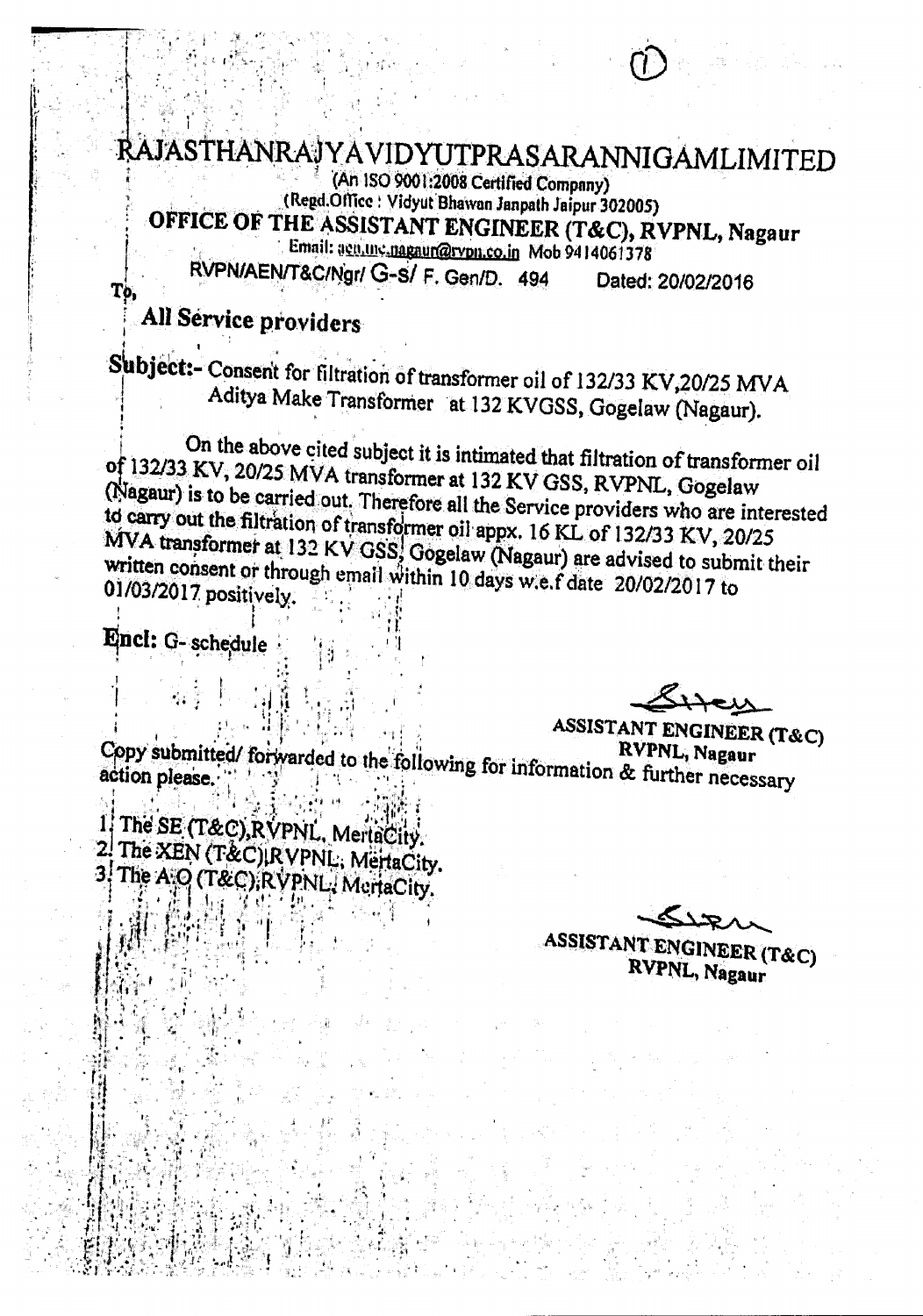## RAJASTHANRAJY AVIDYUTPRASARANNIGAMLIMITED

#### (An ISO 9001:2008 Certified Company) (Regd.Office : VidyutBhawanJanpath Jaipur 302005) Email: aen.tnc.nagaur@rvpn.co.in

## OFFICE OF THE ASSISTANT ENGINEER (T&C), RVPNL, Nagaur

#### G" SCHEDULE FOR OIL FILTERATION WORK OF 132/33 KV, 20/25 MVA TRANSFORMER AT 132 KV GSS Nagaur

## Name of office - AEN (T&C), RVPNL, Nagaur

Location of oil Filtration: Newly construction 132 KVGSS, RVPNL,Gogelaw

Ref of CLRC *-RVPN/SE/SSPC/TK/A-1/TN.5023/CLRC/D.74* dated 15.04.2015

| S<br><b>No</b> | Description of the work                                                                                                                                                                                                                 | Quantity           | Rate<br>(approx.)   | Amount   |
|----------------|-----------------------------------------------------------------------------------------------------------------------------------------------------------------------------------------------------------------------------------------|--------------------|---------------------|----------|
| $1^{\circ}$    | Filtration of Transformer oil of<br>132/33 KV, 20/25 MVA Aditya Make<br><b>Power Transformer at 132</b><br><b>KVGSS Nagaur, by providing high</b><br>vacuum Filtration machine (Appx.)<br>and oil testing kit, having 100<br>KVcapacity | 16.0 KL<br>(Appx.) | $1.21$ per<br>liter | 19360.00 |

(Rs. Nineteen Thousand Three Hundred Sixty Only)

#### SCOPE OF THE WORK

- L The contractor will have arrange Filtration of about 16 KL of transformer oil at our site of 132 KV GSS, RVPNL, Gogelaw by providing high vacuum Filtration machine and oil testing kit, having 100 KV capacity.
- 2. Filtration of oil in Transformer Tank or in separate tank as the case may be and Filling in transformer up to mark level in conservator.
- 3. Circulation of oil through filter plant in transformer till they require BDV and